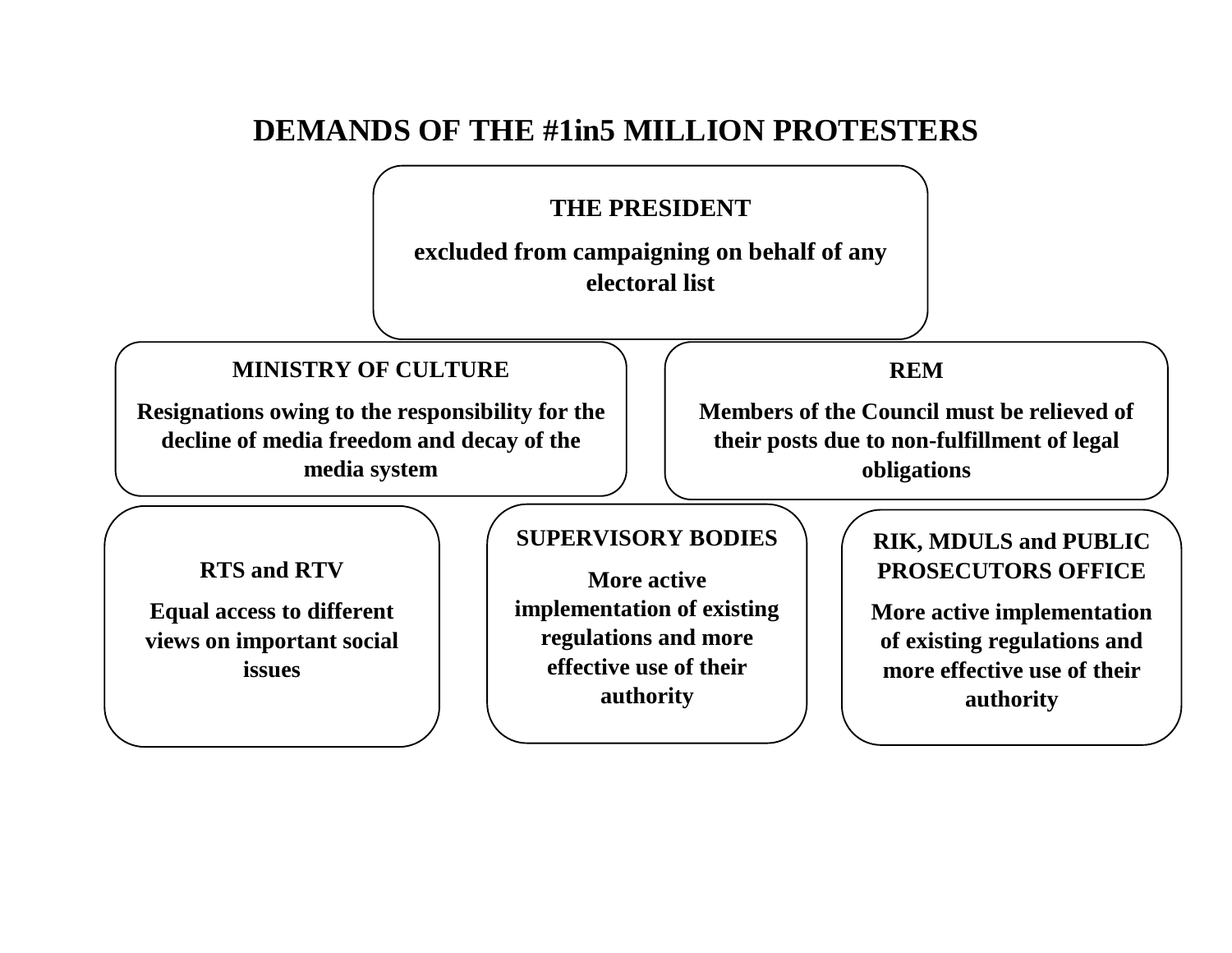# **RECOMMENDATIONS FOR IMPLEMENTING THE DEMANDS**

## **MINISTRY OF CULTURE**

1. The Ministry to actively participate in the creation and implementation of media public policies, monitor and inform the public and the National Assembly about the implementation of the legislation, and propose regulations in areas where negative trends are noticed throughout the entire media system (including printed, electronic and online media)

2. In accordance with its legal obligation, the Ministry should monitor the work of the media, and identify problems, such as: undue media concentration at the local, as well as the national level, threats to pluralism, excessive commercialization, tabloidization, safety of journalists.

3. The Ministry should develop effective mechanisms to enable public funding only for content that serves the public interest (media that do not violate the code of responsible journalism, clear criteria for quality assessment, reports on the specialpurpose spending of the funds, and monitoring the funds are spend in accordance with the criteria of open competition).

### **REM – UNTIL THE NEW COUNCIL IS ELECTED**

1. A dismissal procedure against the members of the Council should be initiated due to negligent fulfillment of their legal obligations, inactive implementation of their legal authority to monitor the work of broadcasters, non-enforcement of measures, a passive attitude towards dominant increase of programming detrimental to the public interest and media pluralism

2. An effective procedure to elect new members of the REM Council should be initiated, with reference to existing procedure, deadlines, and with consideration of the demands made by the participants of the #1in5 million protest—to elect members who meet high professional requirements and are proven advocates of freedom of expression.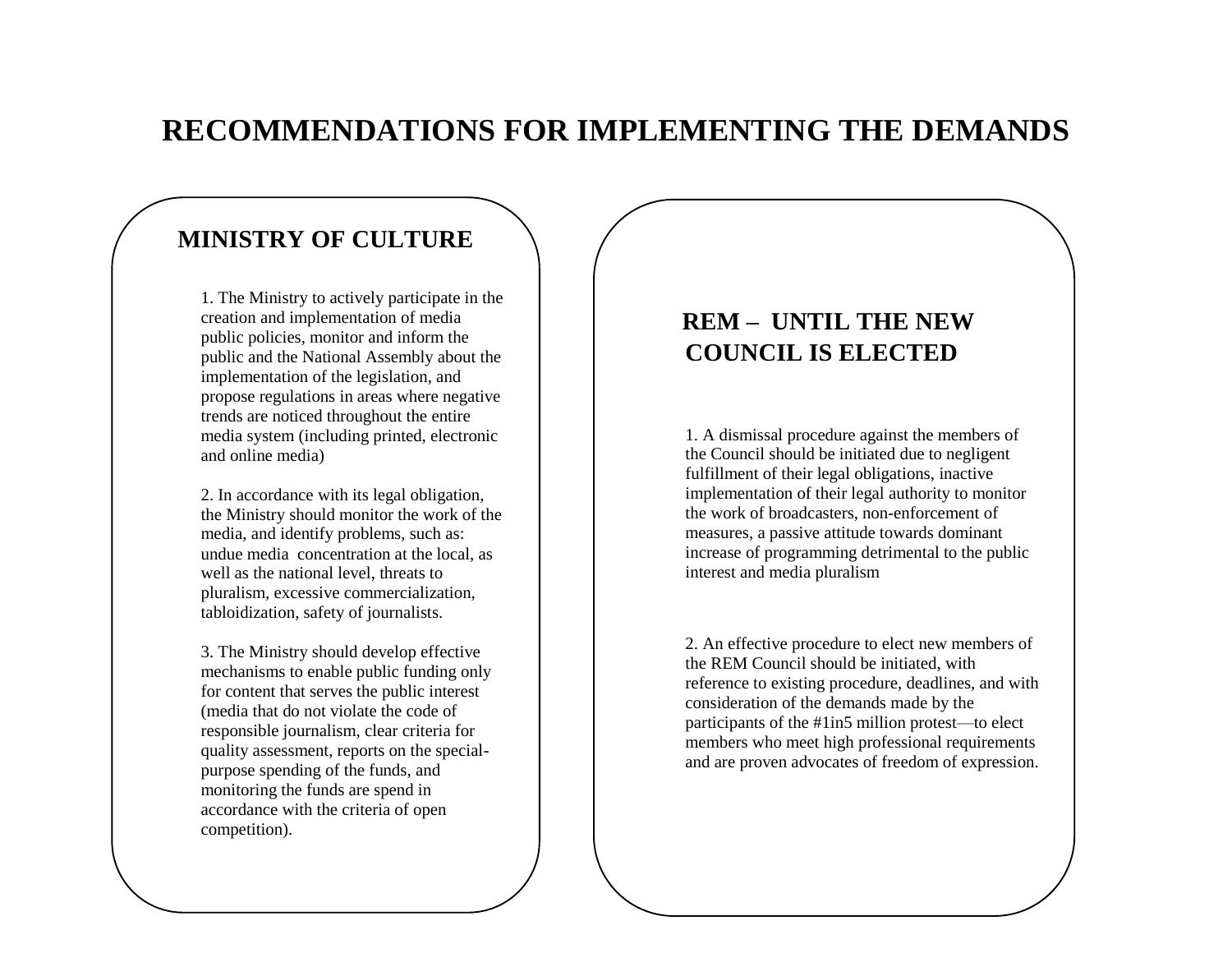# **REM – THE NEW COUNCIL**

3. Until the next election is held, every three months REM should supervise and publish analytical reports on the news programs of RTS and RTV, and one report on the programs of other national broadcasters

4. REM should launch various forms of public and professional debates regarding everyday and election reporting by public and other broadcasters, in order to gather proposals on how to better protect the public interest in electronic media.

5. REM should adopt a Rulebook on News Programing Standards that will be binding for all news broadcasters, based on all features and remarks put forward in previous research reports and expert discussions. This Rulebook should prevent smear campaigns and hate speech, and stop the decay of standards of objectivity, independence, and accountability of the media. It should also establish a specific set of standards for public broadcasters.

6. REM should adopt a new Rulebook regulating the conduct of media in elections, with precise obligations for all types of broadcasters and programs. This Rulebook should prevent the misuse of public office and resources for the purposes of promoting certain election participants, as well as limit the time for paid political advertising per participant, since these two are seen as the most profound sources of inequality in reaching out to voters.

7. During the election campaign, REM should monitor the conduct of the media and publish the results of the national broadcasters' monitoring once a week. The monitoring of the work of local broadcasters should be performed according to an annual plan.

8. Until the next election is held, every six months the National Assembly should organize public hearings on the work of REM.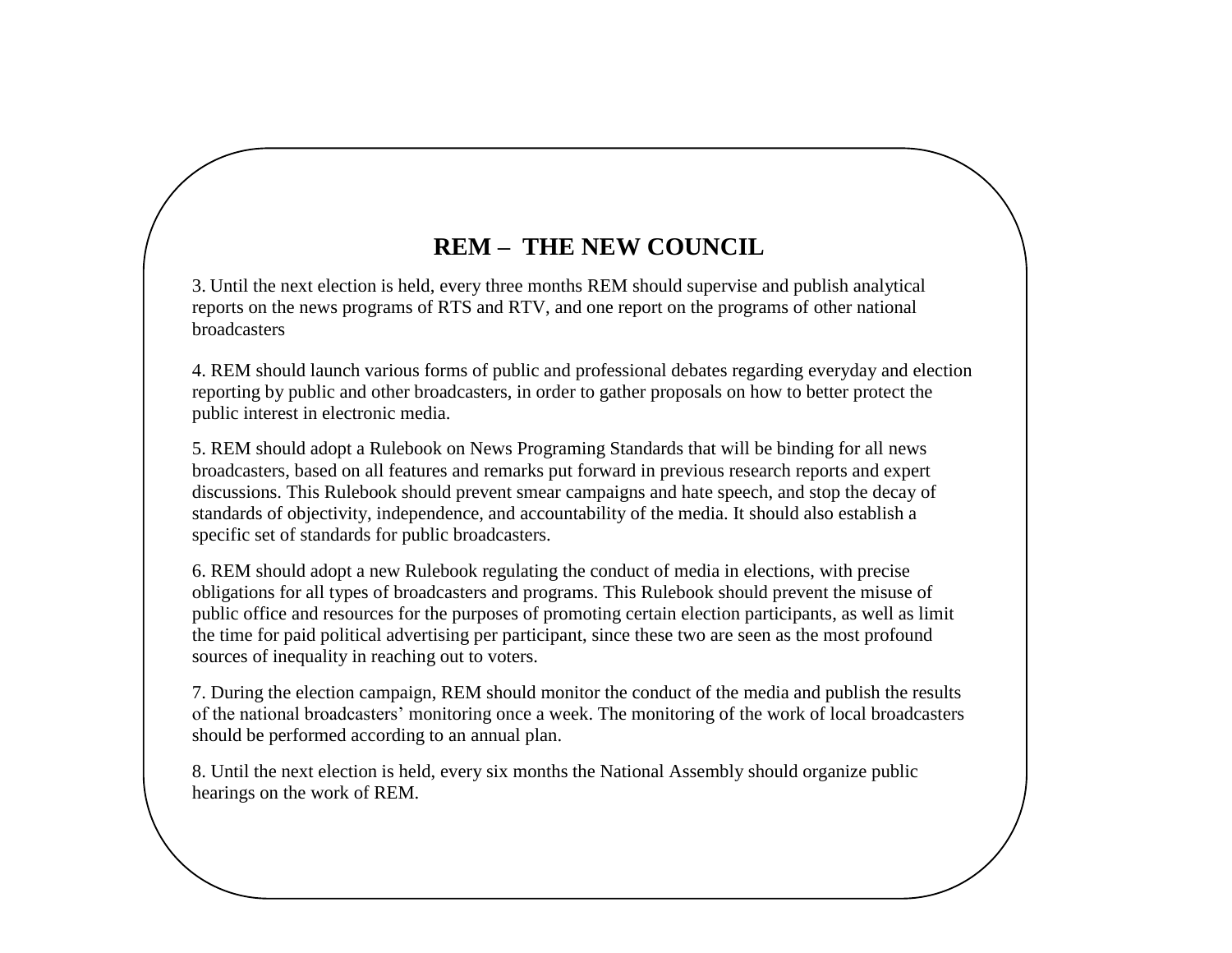#### **RTS AND RTV**

1. Until the next election is held, every three months REM should publish results of comprehensive analysis of the RTS and RTV news programs with particular consideration to public interest and independent editorial policy .

2. Program Councils of the public broadcasters examine the reports of REM in open sessions and make recommendations to improve their respective news programs in accordance with the findings of these reports .

3. RTS and RTV should adopt self-regulatory document, Reporting Guidelines, with clear instructions on how to fulfill their legal obligations of thoroug h and impartial reporting , reflecting political pluralism and presentation of confronted views in everyday programs, and during the election period.

4. Based on the best practices of public broadcasters in Europe, RTS and RTV should introduce new debate broadcasts on issues of major concern to citizens, ensuring the exchange of relevant opposing views.

#### **SUPERVISORY BOARD**

1. A Supervisory Board should be formed as a non -executive body in order to oversee the conduct of all electoral actors (electoral lists, media, state bodies), in accordance with the provisions of the Law on the Election of Members of Parliament

### **ANTI -CORRUPTION AGENCY**

1. The Anti -Corruption Agency should adopt bylaws that indicate clearly those sorts of public resources, rallies, and meetings that cannot be use by public officials to promote political entities.

2. The Agency should immediately react to any violation of Article 29 by initiating the relevant ex officio procedure and issuing a warning as soon as possible.

3. During the election campaign, the Anti - Corruption Agency should publish public reports about the field monitoring of the election campaign every two weeks.